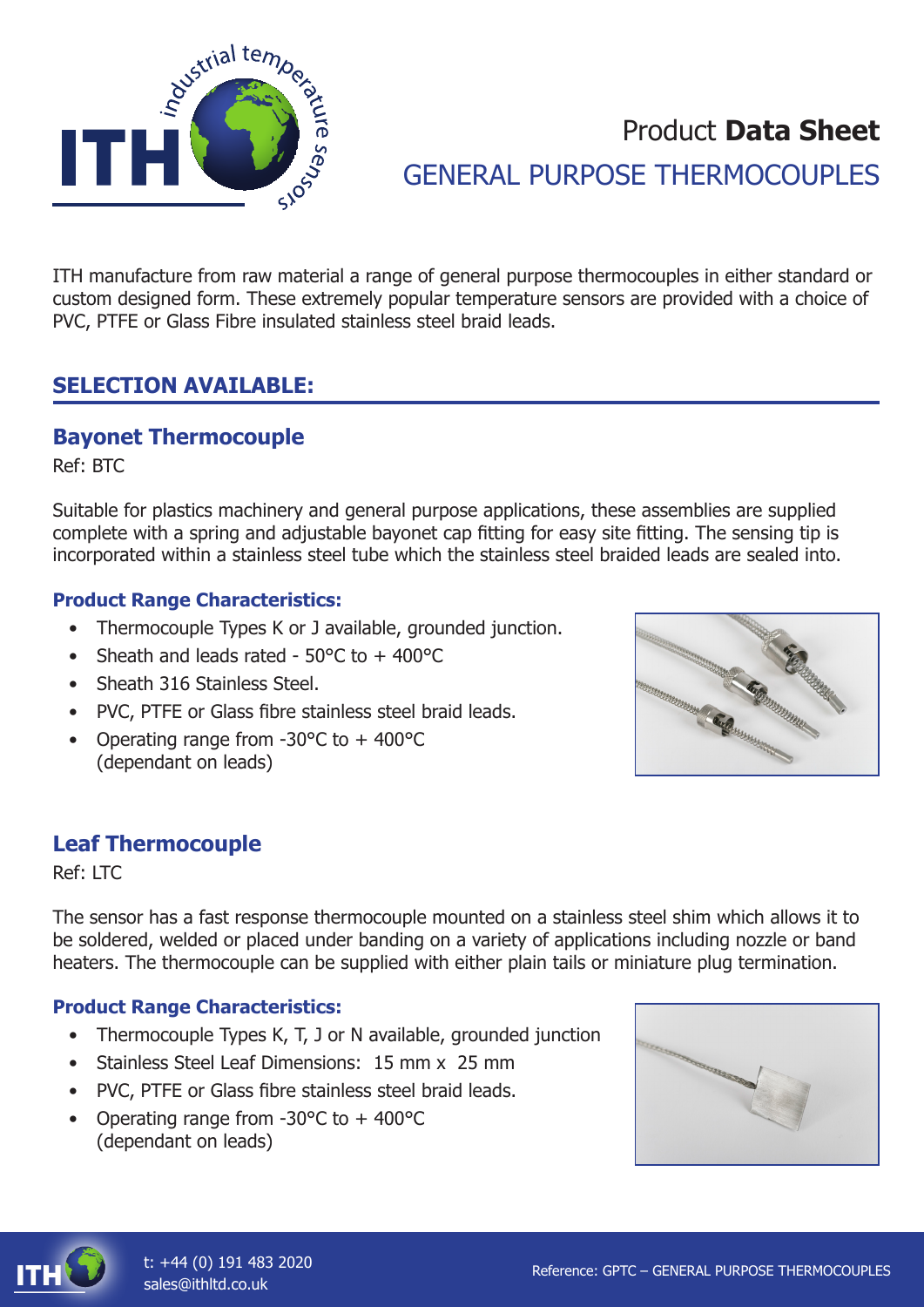## **Washer Thermocouple**

Ref: WTC

This range of thermocouples are ideal for surface monitoring of many different applications including pipes, vessels and platens up to a maximum operating temperature of 400°C.

#### **Product Range Characteristics:**

- Thermocouple Types K, T, J or N available, grounded junction
- Washer Sizes M8, M6 (OBA) or M3.5 (4BA)
- PVC, PTFE or Glass fibre stainless steel braid leads.
- Operating range from -30 $\degree$ C to + 400 $\degree$ C (dependant on leads)

## **Adjustable Ring Thermocouple**

Ref: RTC

The thermocouple is used for measuring pipe temperatures up to 400°C. The thermocouples are available in a number of sizes to suit the pipe diameter. This range of sensors make direct contact with the pipe for maximum performance.

#### **Product Range Characteristics:**

- Thermocouple Types K, T or J available, grounded junction
- Covers Pipe Sizes 32-50mm, 50-150mm or 15-300mm
- PVC, PTFE or Glass fibre stainless steel braid leads.
- Operating range from  $-30^{\circ}$ C to  $+400^{\circ}$ C (dependant on leads)

#### **Nozzle Thermocouple**

Ref: NTC

Suitable for plastics machinery and general purpose applications and have been designed to screw directly into the application.

The nipple allows the nozzle to rotate, so the wires do not twist when threading in and tightening the nozzle. They are available in several bolt sizes and are made from stainless steel.

#### **Product Range Characteristics:**

- Thermocouple Types K, T or J available, grounded junction
- Bolt sizes M6 or M8
- PVC, PTFE or Glass fibre stainless steel braid leads.
- Sheath and leads rated  $50^{\circ}$ C to  $+400^{\circ}$ C
- Operating range from  $-30^{\circ}$ C to  $+400^{\circ}$ C (dependant on leads)